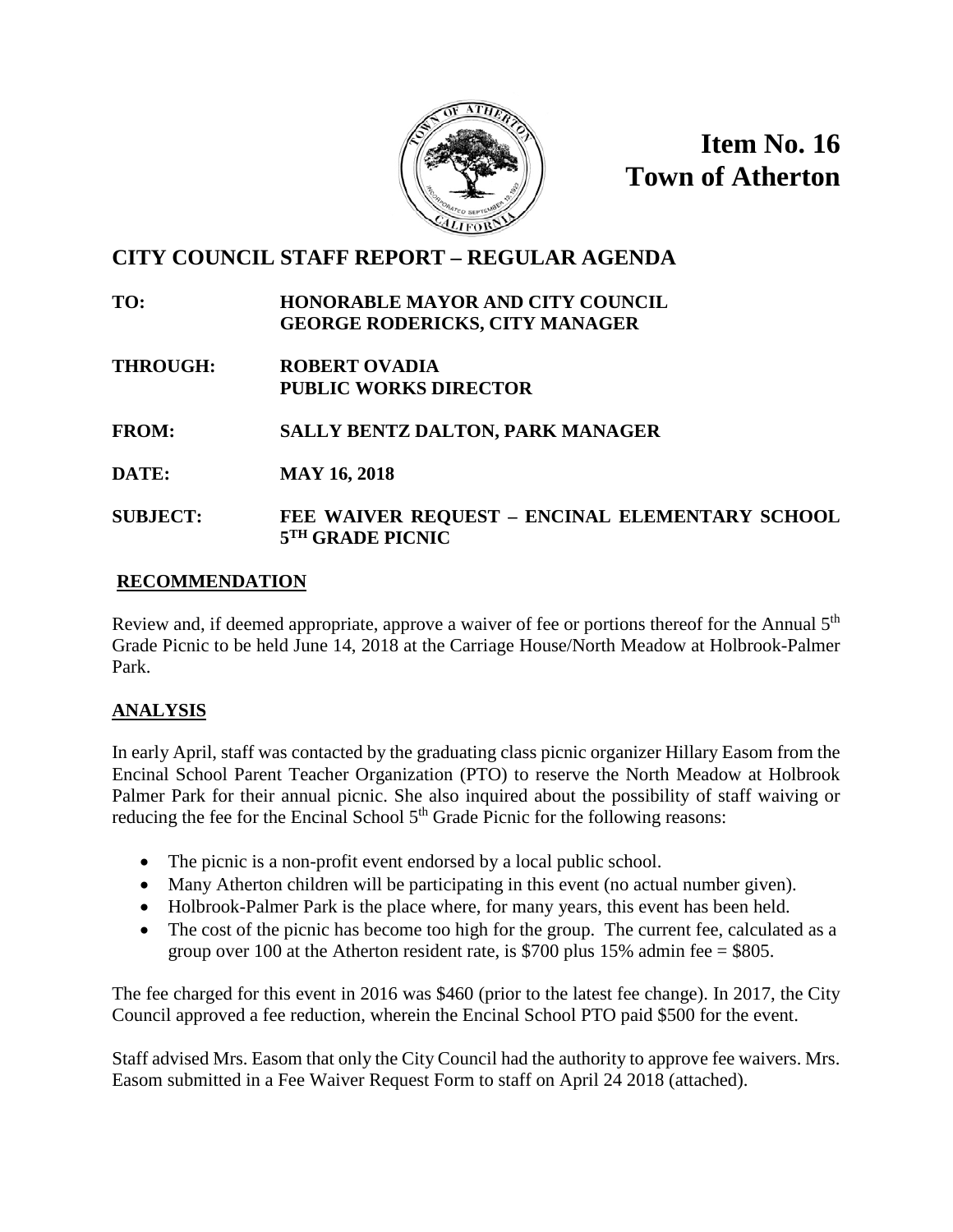Fee Waiver Request – Encinal School 5<sup>th</sup> Grade Picnic May 16, 2018 Page 2 of 3

The organizer estimates that 150 children will participate in the event. With a group of this size, staff reserves the Carriage House along with the North Meadow. This is so the group has access to restroom facilities, a place for food, and a place to get out of the sun.

The 5<sup>th</sup> grade class will walk from Encinal School to the event which will be overseen by a group of adult volunteers. The hours are from approximately 8:30 am to 1:30 pm (5 hours). Prior to 2017, the picnic organizers have paid the full fee for the event.

# **POLICY FOCUS**

The City Council has established a Fee Waiver Policy which provides that the following groups are eligible for fee waivers:

- Atherton Standing Committees, City Council, and Designated Community Groups
- Governmental agencies that do not receive tax funding and can demonstrate an inability to pay a Town fee

Groups listed as ineligible are:

- For-Profit Organizations
- Vendors
- Fund raising events where attendees pay a fee for admission
- Other governmental agencies unless they can demonstrate an inability to pay a Town fee

Fee waiver requests must be addressed to the Town in writing and be presented to the City Council for consideration. The Park is currently rented by other not for profit organizations such as AYSO and Little League all of whom pay full fees for usage.

# **FISCAL IMPACT**

Fiscal impact would be limited to the amount of waiver.

# **COMMISSION/COMMITTEE FEEDBACK/REFERRAL**

This item has or X has not been before a Town Committee or Commission.

- \_\_\_\_ Audit/Finance Committee (meets every other month)
- \_\_\_\_ Bicycle/Pedestrian Committee (meets as needed)
- \_\_\_\_ Civic Center Advisory Committee (meets as needed)
- \_\_\_\_ Environmental Programs Committee (meets every other month)
- \_\_\_\_ Park and Recreation Committee (meets each month)
- \_\_\_\_ Planning Commission (meets each month)
- \_\_\_\_ Rail Committee (meets every other month)
- Transportation Committee (meets every other month)
- Tree Committee (meets each month)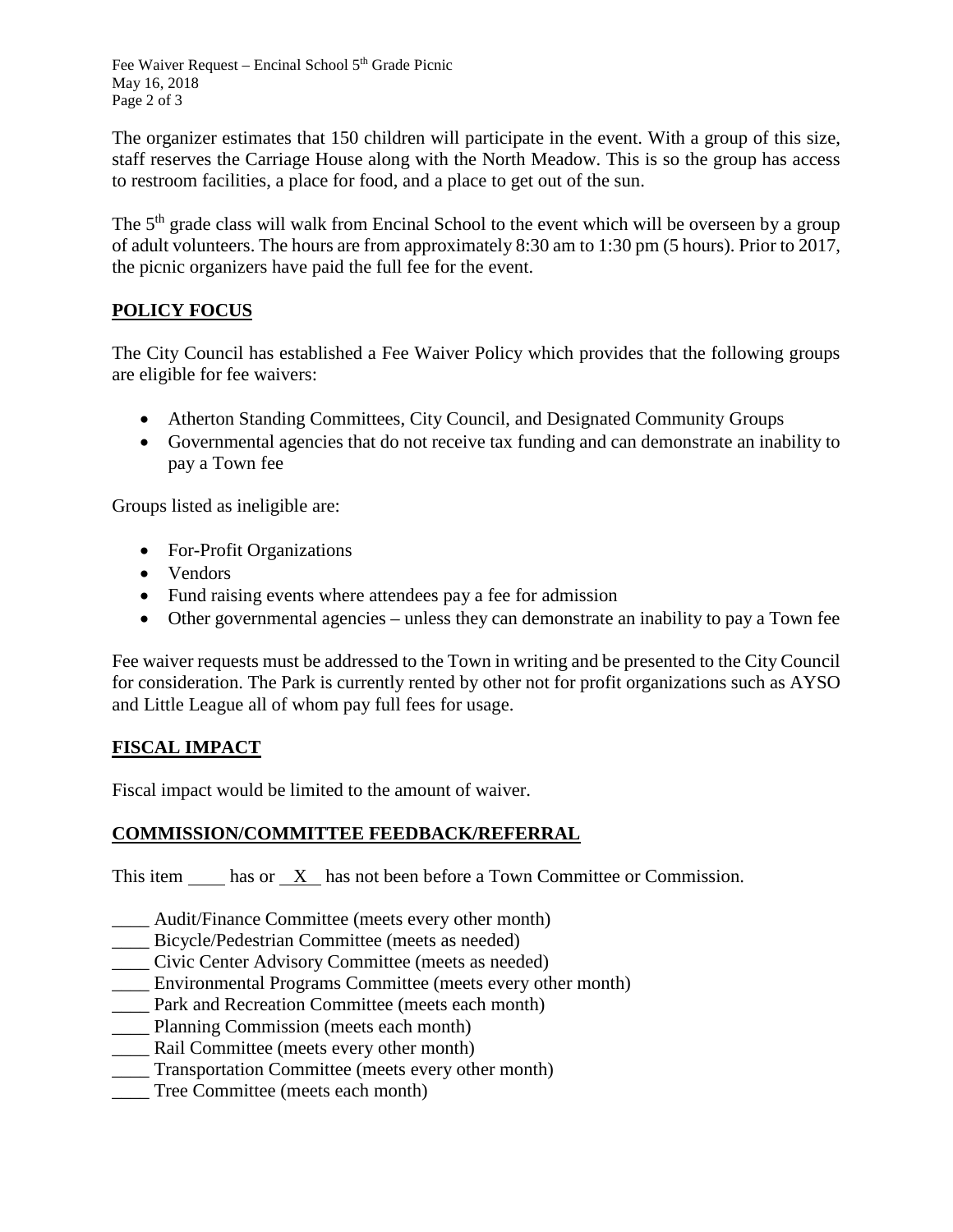Fee Waiver Request – Encinal School 5<sup>th</sup> Grade Picnic May 16, 2018 Page 3 of 3

### **ATTACHMENTS**

ATTACHMENT 1 - Fee Waiver Request Form ATTACHMENT 2 - Memorandum of Designated Groups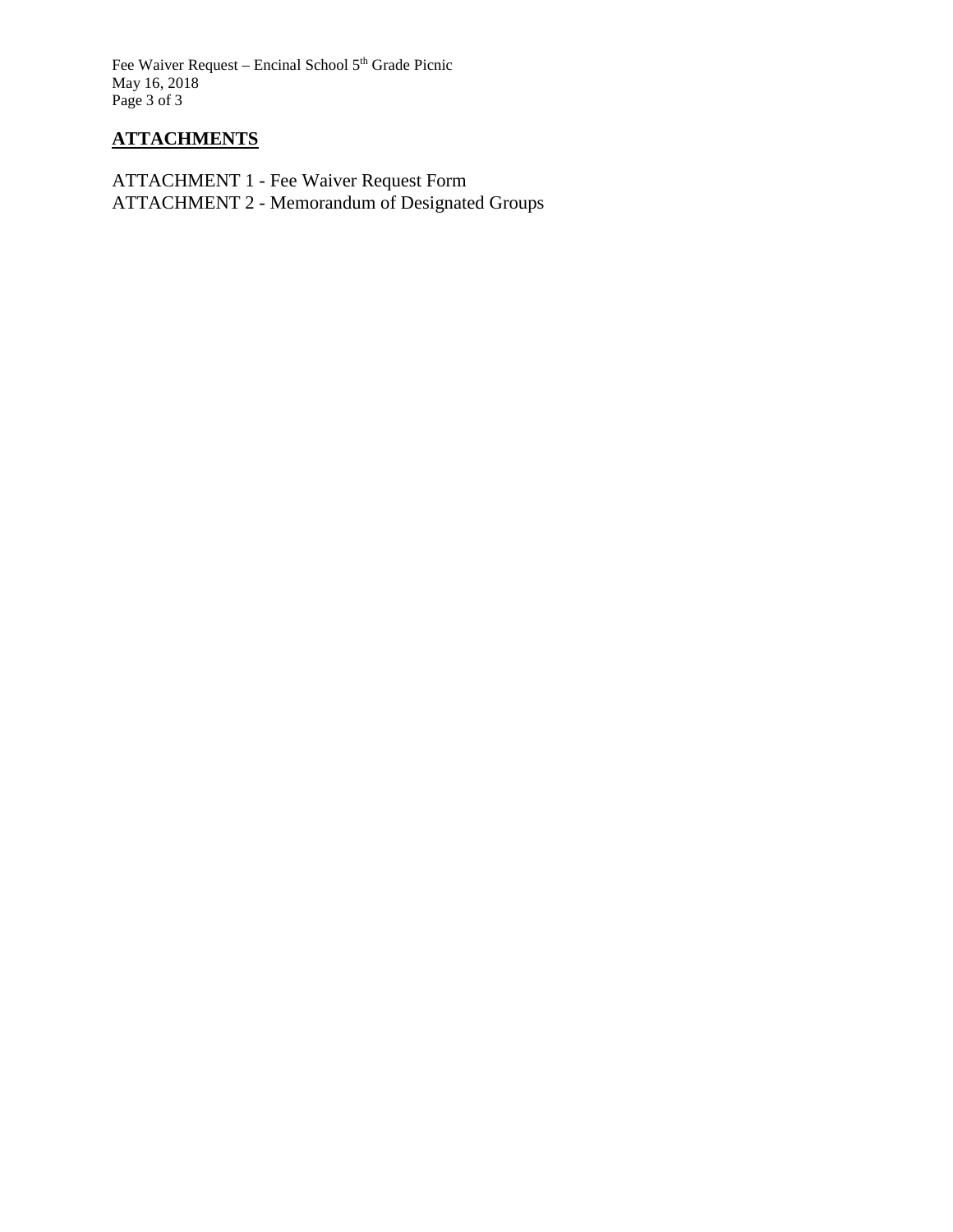| <b>TOWN OF ATHERTON</b>                                                                    |  |
|--------------------------------------------------------------------------------------------|--|
| <b>FEE WAIVER REQUEST FORM</b>                                                             |  |
| 91 ASHFIELD ROAD, ATHERTON, CALIFORNIA 94027                                               |  |
| PH: 650-752-0500 Fax: 650-688-6528                                                         |  |
|                                                                                            |  |
| Title of Event: Encinel Elementary School 5th Grade Frinc                                  |  |
| asox<br><b>Contact Person:</b>                                                             |  |
| Elementan<br>Name of Organization:                                                         |  |
| CAq4027<br>(Avenue, S<br>Mailing Address:                                                  |  |
| (Hillany Fastom<br>Phone Number: $3/2 - 2/8 - 57/9$ Fax Numbers                            |  |
| Email Address: <u>heasonna</u> quail. Com                                                  |  |
| Location(s) and dates of event in Atherton: H-P Pave north meadow, Junely, 2018            |  |
| We are presenting a fee waiver request to the City Council in accordance with Town policy. |  |
| a bom Date:<br><b>Applicant Signature:</b>                                                 |  |
|                                                                                            |  |

TOWN OF ATHERTON FEE WAIVER GUIDELINES: All requests for a fee waiver must be addressed to the Town in writing. Fee Waiver Requests will be presented to the City Council for consideration at a Council meeting.

Date:

#### **ELIGIBLE FOR FEE WAIVERS:**

CITY MANAGER:

- (1) Atherton Standing Committees, Council, and Community Designated Groups. These groups are providing a direct service that is similar to or complementary to a Town policy goal or direct service that the Town is typically responsible for providing;
- (2) Governmental agencies that do not receive tax funding and can demonstrate an inability to pay a Town fee.

#### **INELIGIBLE FOR FEE WAIVERS:**

(1) For-profit organizations;

- (2) Vendors;
- (3) Fund raising events where attendees pay a fee for admission to the event or in the case of festivals where vendors pay to participate in the event;
- (4) Other governmental agencies unless they can demonstrate an inability to pay the Town fee.